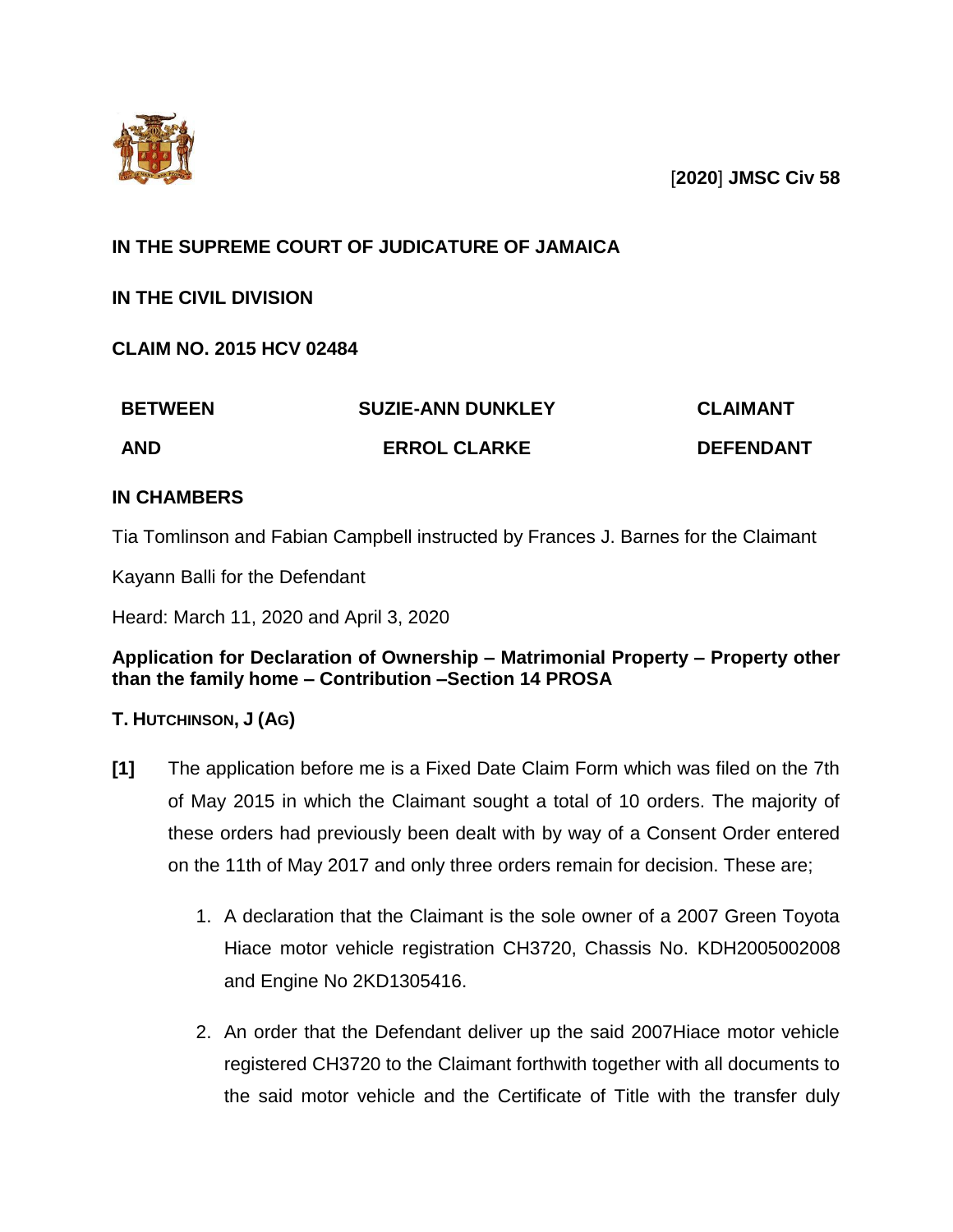endorsed so as to effect a proper transfer of the said motor vehicle to the Claimant.

3. That the Defendant is to sign any and all documents necessary to facilitate the necessary processing of the transfer of the said vehicle to the Claimant solely.

### **CLAIMANT'S CASE**

- **[2]** The Claimant provided a total of 3 affidavits in this matter in which she outlined her case and the basis of her claim to this vehicle. In her account she stated that she had been involved in a common law relationship with the Defendant for fifteen years during which they had two children. She outlined that they had also acquired a dwelling house in Portmore, St Catherine which was already disposed of by the Consent Order referred to above.
- **[3]** She stated that in August 2013 her father passed away leaving her as the beneficiary of his estate from which she received the sum of \$4,078,396.86. She outlined that at the time that this sum was due for payment to her she did not possess a savings account and she received the consent of the Defendant to have this sum deposited to his account at NCB. She later sent a letter to her attorney directing that the funds be deposited to this account.
- **[4]** The money having been deposited to the account, the Claimant stated that she had a conversation with the Defendant during which she indicated that she wished to purchase a vehicle to assist in her work and pursuant to this discussion funds were withdrawn from the account which were used to purchase, license and insure the vehicle. She recalled that the purchase price was \$1.4 million and she later stated that the total cost to deal with the vehicle was \$1.6 million.
- **[5]** She outlined that having purchased the vehicle she subsequently became aware that the Defendant had the transfer effected in his name only and the situation was the same in respect of the insurance. She denied that the vehicle had been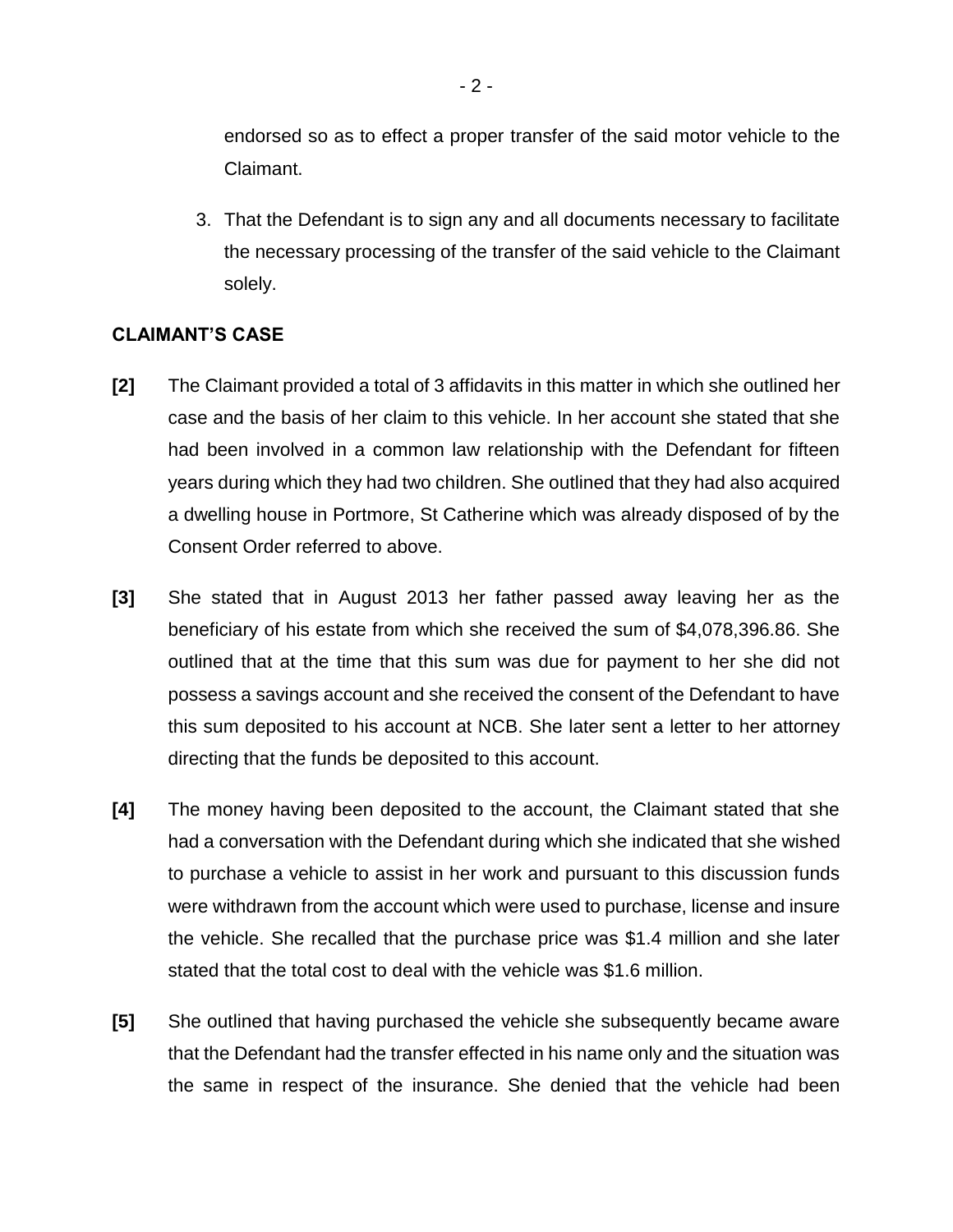purchased by the Defendant from savings held at the Police Co-operative Credit Union combined with a partner draw. She also insisted that it was not true that the Defendant had such an account and she also denied that he had ever been involved in a partner. She stated that the Defendant used to sell for his sister using her (the sister's) vehicle and she, the Claimant, began assisting him in this enterprise when she lost her job in 2009.

- **[6]** She stated that although the Defendant had been in business with his sister, this relationship subsequently ended and it was just the two of them. She outlined that it was through her inheritance that the Defendant was able to travel to China as she provided over \$2 million to fund his trip and for spending money. She noted that she also covered the funeral expenses for her father from this money and these expenses along with the purchase of the motor vehicle ended up depleting the account.
- **[7]** She averred that the receipt for the vehicle, which bore both their names, had been retained by the Defendant and she denied destroying same. She also outlined that the papers for the vehicle had also been retained by him even though he had acknowledged that the vehicle was hers. She denied that she had ever held a debit card for the account and stated that there was only one card for the account which was held by the Defendant and she had access to it. She stated that a card would not have been provided to her as she was not named on the account.
- **[8]** In relation to the monies withdrawn for the purchase of the vehicle, to fund the trip to China and to finance her father's funeral expenses she outlined that the Defendant would have been present as the account holder in order for these withdrawals to be done.
- **[9]** She was cross examined and denied that the Defendant and his sister had been in business while she was working at Unipet. She later admitted that they had been but stated it was hard to just say yes and wanted to clarify. She denied that she had only gone into business with the Defendant after her father had died and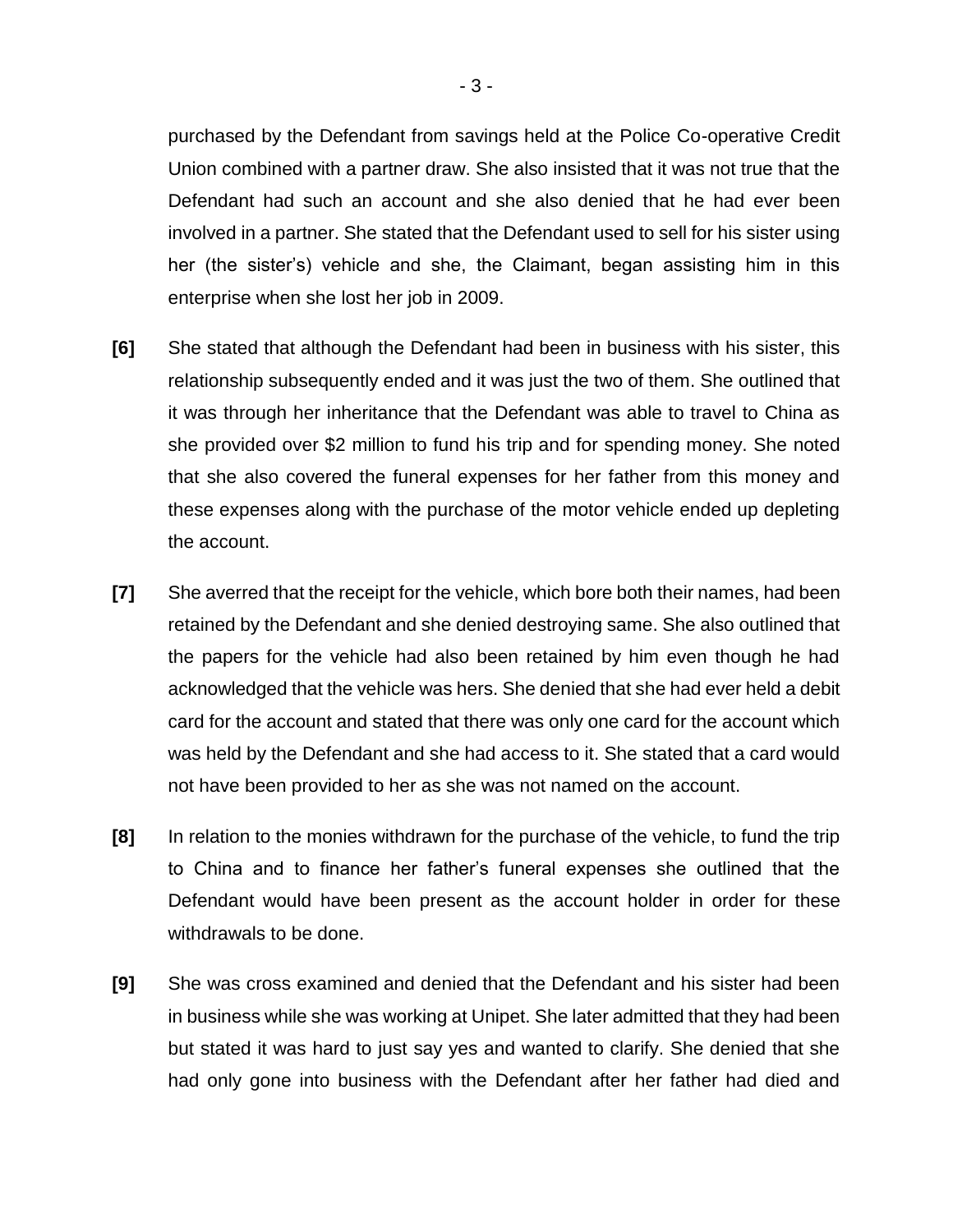insisted that she had been involved in the business from 2009 along with the Defendant.

- **[10]** She acknowledged that the vehicle initially being used in the business was registered in the Defendant's name but was in fact owned by his sister. She agreed that this vehicle was sold and the full value given to the Defendant's sister representing her investment in the business. She also agreed that the Defendant's investment while in business with his sister was his labour.
- **[11]** She was shown the bank records for the Defendant's NCB account and acknowledged that on the 17th of September 2013 the sum of over \$4 million was deposited to the account. She also acknowledged that \$2 million was withdrawn that same day. She denied that this money was used to purchase the US dollars for the Defendant's trip to China and indicated that it was from this sum that the vehicle was purchased and insured and the balance left over was placed with the \$1.2 million dollars withdrawn the following day to purchase the US and finance the Defendant's trip to China.
- **[12]** It was suggested to her that the \$2 million dollars was used to purchase the US dollars and the \$1.2 million to pay for his hotel and airfare and she denied this. It was suggested to her that the vehicle was purchased on the 23rd of September 2013 and she agreed it was September 2013 but denied it was on the 23rd.
- **[13]** It was suggested to her that the sum of \$478,000 had been used to finance her father's funeral and she denied that all of it was used for that purpose. It was suggested to her that in her affidavits she had made mention of \$1.4 million being withdrawn to purchase the vehicle and later \$1.6 million withdrawn to cover purchase, insurance and registration but no such withdrawals appeared on the bank records. She accepted that it didn't and explained that this was because that wasn't how it was withdrawn, the sum of \$2 million was taken and the purchase and other payments were made from same.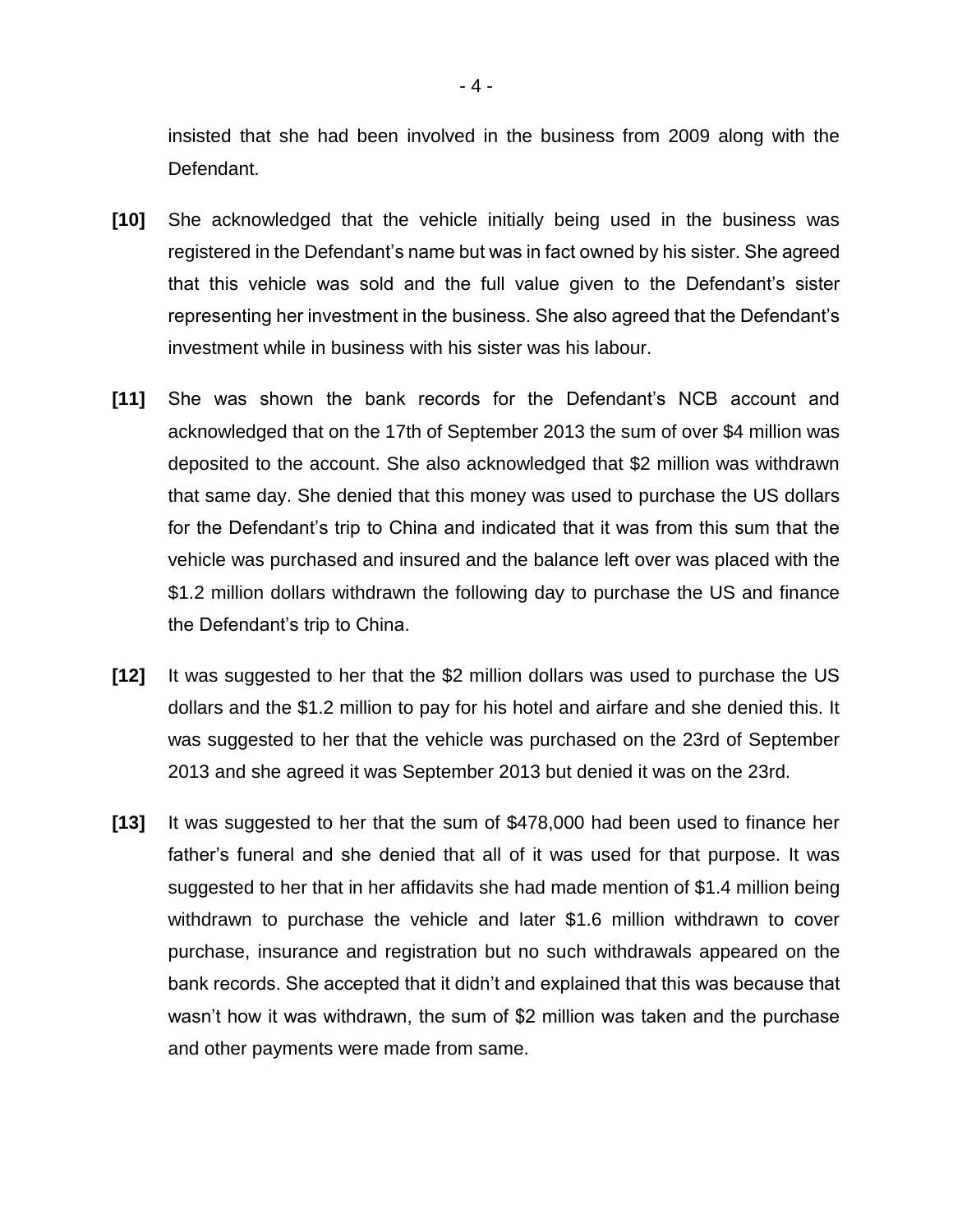- **[14]** She was shown a receipt dated the 23rd of September 2013 and it was suggested to her that this was the receipt provided by the vendor. She denied that it was. She stated that the receipt given would have had both their names. She then stated that the receipt produced probably had the Defendant's name only as he was the one who gave the money to the vendor.
- **[15]** She was asked if she had access to the account between the 25th September and 18th of October 2013 while the Defendant was in China and she agreed that she did by way of debit card and that the withdrawals in that period were done by her in association with household expenses.
- **[16]** In response to questions from the Court she stated that the \$2 million had been withdrawn from the account by her and the defendant. She outlined that the money having been withdrawn they met up with the vendor by Pastor Blair's Church in Portmore where the payment was made. She said they then went with the vendor to have the transfer effected after which the insurance and registration were effected through funds provided by her. In relation to the \$1.2 million she said this along with funds left over was used to purchase the US dollars for the trip to China.

#### **DEFENDANT'S CASE**

- **[17]** In outlining his defence, Mr Clarke provided two affidavits which stood as his evidence in chief. He acknowledged that he and the Claimant had been involved in a relationship during which they had two children. He also accepted that during this relationship they had acquired a dwelling house in Portmore.
- **[18]** He acknowledged that the Claimant had received a benefit under her father's estate and that he had agreed for her to use his account in order to receive this payment. He stated that part of their agreement was that she would get a debit card for this account which would be hers exclusively. He stated that he was aware that money went into the account but he was not aware of how much neither did he withdraw any of it. He stated that the Claimant had exclusive use of the account and he did not use that account at all.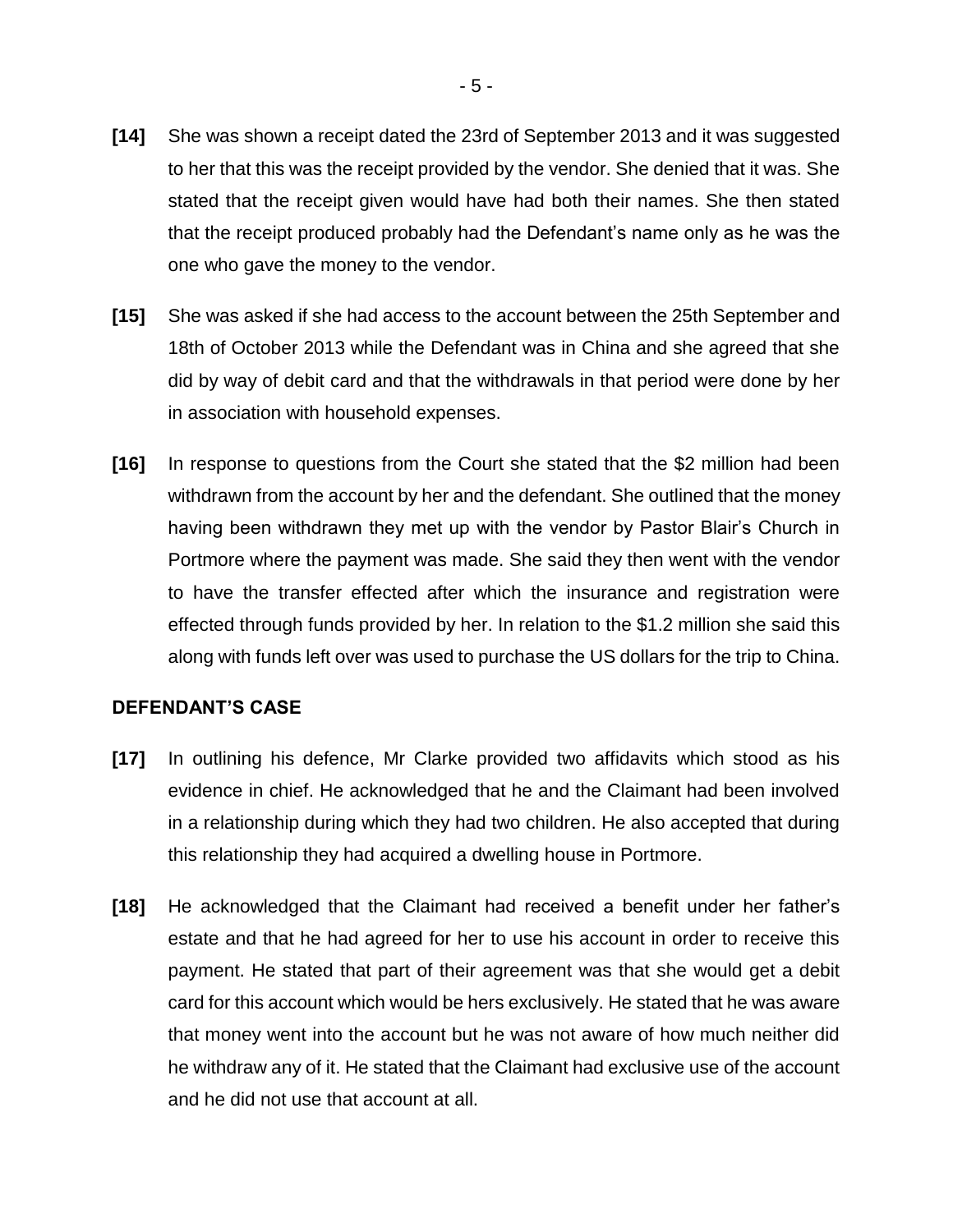- **[19]** He denied that he had ever had a conversation with the Claimant about purchasing a vehicle whether together or exclusively for her. He said he was aware that his friend had a vehicle for sale and saw where he could use same to transport his goods and that was how he decided to make this purchase.
- **[20]** He outlined that he had always been a higgler engaged in selling shoes and when the Claimant lost her job in 2008 she stopped working and he was the one who supported her. He also denied that she had ever helped him in the business. He stated that he used to save his money through his sister who worked at the Police Co-operative Credit Union and he was also involved in two partners.
- **[21]** He stated that when he decided to purchase the vehicle he received his partner draw of \$700,000 which he combined with his savings and this was what he used to pay the full purchase price of \$1.4 million. He also denied that any money was used from the Claimant's inheritance to purchase the vehicle.
- **[22]** In relation to the NCB account, Mr Clarke stated that any money that came from it the Claimant would have been the one who would have authorised it and she would have known exactly what it was for. He also pointed out that the vehicle was a 2005 model and not 2007. He stated that this vehicle was purchased in 2014 but this was struck out on his affidavit and changed to 2013 but not initialled.
- **[23]** Mr Clarke stated that he did not know what the Claimant did with the money deposited to his account but asserted that she used to party hard and that is what 'eat out the money'. He then stated that he knew that some of the money was used in connection with her father's funeral expenses as well as to clear arrears on the house which had backed up. He then went on to state that he also knew that some of it was used to finance his trip to China in 2015 which included covering his plane fare, hotel as well as purchasing the goods. He stated that this trip was after the van was bought and he went to China with US\$20,000 in spending money.
- **[24]** In his second affidavit, Mr Clarke exhibited the bank statement for his account for the period September 2013 to October 2014. He also stated that his trip to China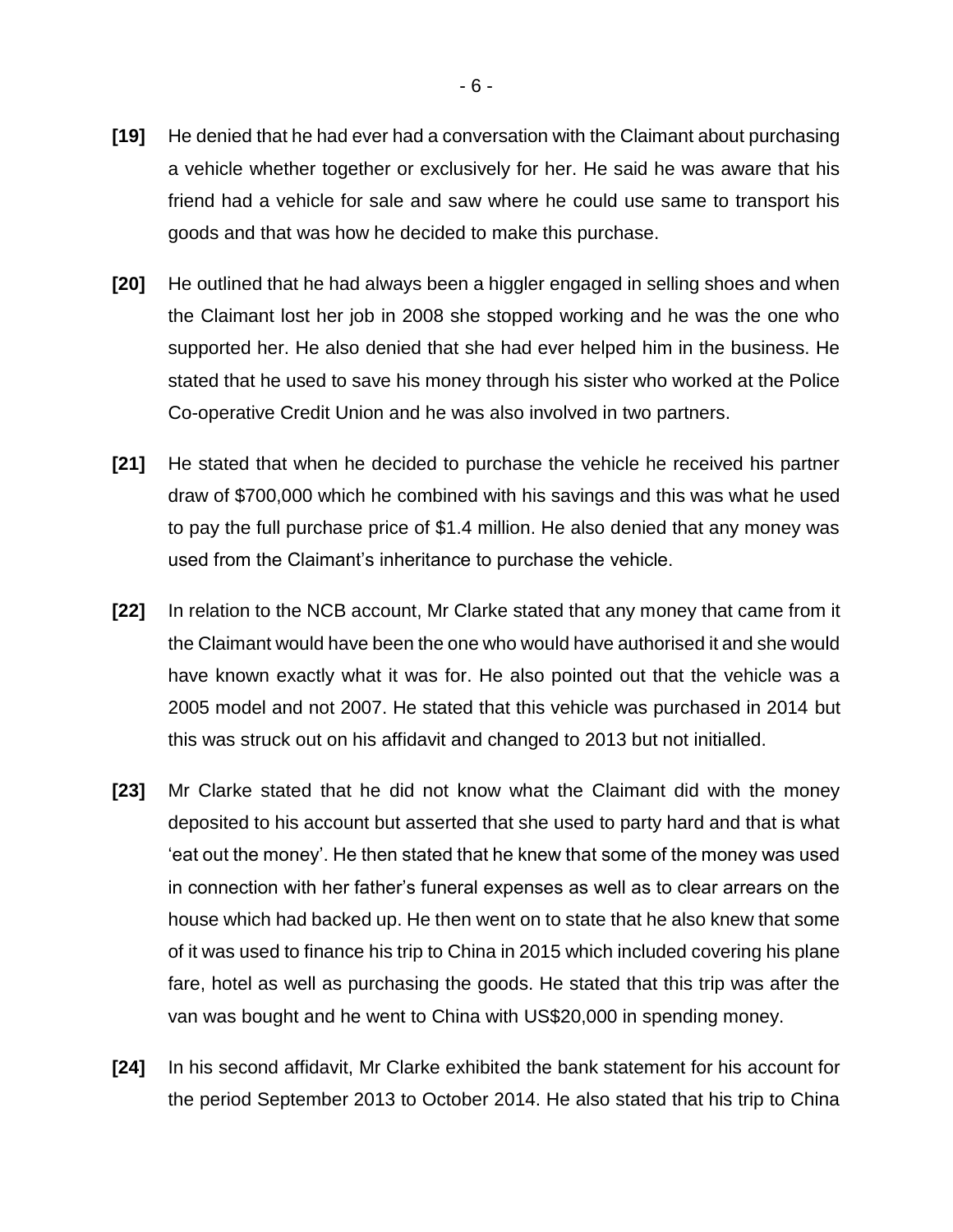had in fact been in 2013 and not 2015. He averred that he had managed to locate a copy of the receipt that he had received at the time he purchased the van and this was also exhibited to his affidavit.

- **[25]** He was cross examined and he agreed that as the account holder he was the only person who could get a card and provide a pin for same. He testified that he did this and the card was given to the Claimant. He was asked if he agreed that there was more than one way to get money from the account and initially he stated there was only one way but eventually agreed there was more than one way. He insisted however that he only used the machine and the Claimant was the one who had the card and she 'run things.'
- **[26]** He agreed that the Claimant told him that money was deposited to the account but denied that he was the one who checked to see if it had been transferred. He agreed as well that the Claimant had told him exactly how much was deposited.
- **[27]** He accepted that he accompanied the Claimant to withdraw the money but insisted that she could have gone alone to do this and he only went because of 'robbers and thieves'. He subsequently agreed that he had accompanied her to the bank as it was his account and in order for the Claimant to receive any money he would have had to be present.
- **[28]** He stated that he was aware that \$2 million had been withdrawn but insisted it was used to purchase US dollars and not the vehicle. He agreed that he was present when the \$2 million was withdrawn as well as the \$1.2 million but denied he had been present when the \$478,000 was withdrawn. It was suggested to him that a cash withdrawal could not be made from his account at the bank without him being present and he disagreed. He insisted that the Claimant could have gone to the bank and withdrawn this amount from his account without him being present.
- **[29]** In response to further cross-examination he accepted that he had no documents to show the savings or partner draw which he said had been used to make the purchase but maintained this was how the purchase was financed.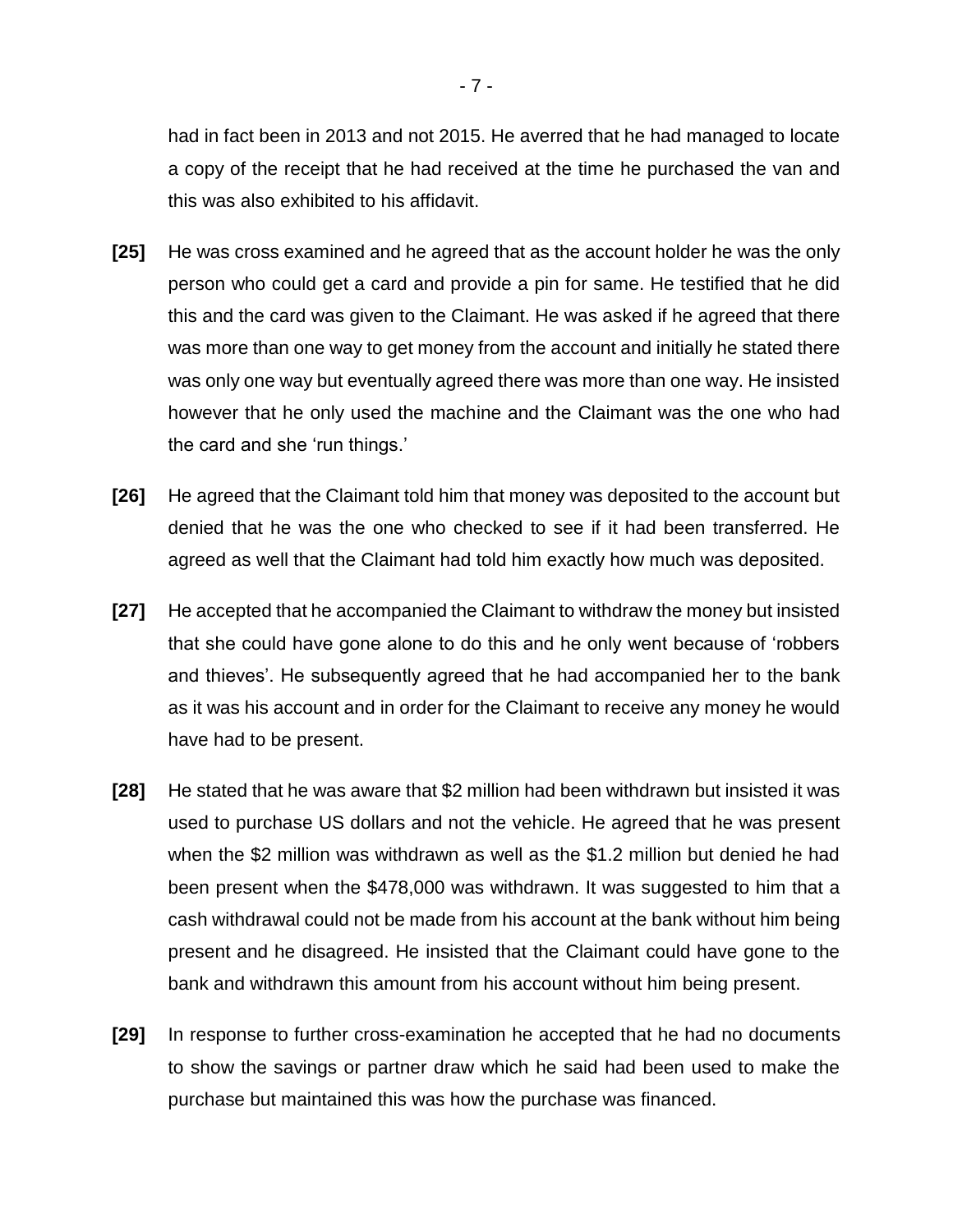#### **CLAIMANT'S SUBMISSIONS**

- **[30]** In her submission Ms. Tomlinson identified the issue as one of credibility. She indicated that the Defendant had acknowledged that the money from the Claimant's inheritance was deposited to his account and that he had accompanied her to make the withdrawals of \$2 million and \$1.2 million. She asked the Court to find that he was not being truthful when he denied being present for the withdrawal of \$478,000 as this sum could not have been taken from the account in his absence as it was his account.
- **[31]** She asked the Court to find that it was the Claimant's funds that financed the purchase of the vehicle as even though the Defendant has sought to outline how the purchase was funded he has failed to produce any document in support of this.
- **[32]** She also submitted that it was highly coincidental that the vehicle was purchased within days of the Claimant receiving her inheritance monies and the withdrawal of funds from the Defendant's account which could have covered the purchase of same. In light of this observation she asked the Court to find the funds had in fact been used for the purchase.

#### **DEFENDANT'S SUBMISSIONS**

- **[33]** It was agreed by Ms. Balli that the issue for the Court is one of credibility. She also acknowledged that the Court possessed the requisite jurisdiction to deal with this matter pursuant to Section 14 of the Property Rights of Spouses Act. She submitted that it was for the Claimant to prove her claim as the presence of the Defendant's name on the documents indicates that without more he is entitled to the entire interest in the vehicle.
- **[34]** She argued that while it is accepted that the Claimant was in receipt of the sum of over \$4 million as her inheritance the Defendant had shown that the funds to purchase the vehicle came from elsewhere. She submitted that the Defendant is a higgler and has spent his entire adult life as a higgler and this hasn't been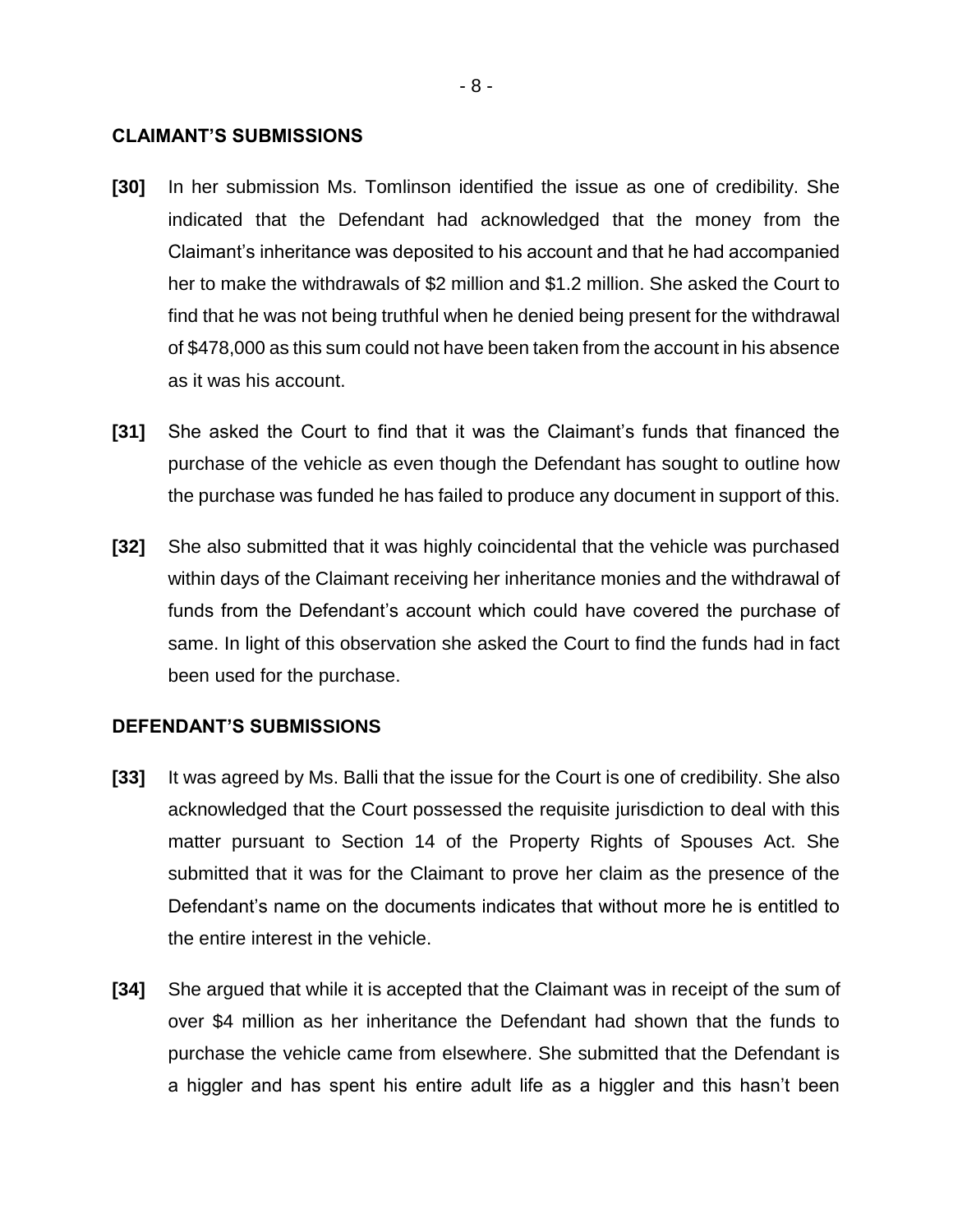disproven. She submitted further that this was a cash based employment and as such it is entirely plausible he would have had cash and even have invested same in Partner Schemes. Counsel noted that there would be no documentary proof of partners and the absence of same does not mean it didn't happen.

- **[35]** Ms. Balli submitted that the issue was how the money in the account was spent. She argued that the parties had both agreed that it would be used to finance the Defendant's trip to China. Counsel submitted that the parties both agreed that the sum of US \$20,000 had been purchased for the Defendant to take. She also submitted that they also agreed that a total of \$3.2 million had been withdrawn to cover his hotel expenses, air fare and to purchase the US.
- **[36]** Counsel submitted that this money was the Claimant's investment in the Defendant's business as she had now entered into business with the Defendant since his sister was no longer involved in same. She submitted that the Claimant stated for the first time during cross examination that she had been involved in the business before. Ms Balli also made reference to what she said were inconsistencies in the Claimant's account as she stated that the vehicle was for her but at another point she stated the vehicle was to be used for their mutual benefit.
- **[37]** Counsel also submitted that the Claimant had made different remarks as to the amount withdrawn to purchase the vehicle being \$1.4 million at one point and \$1.6 million at another but no such deductions were seen on print out.
- **[38]** Ms Balli made reference to the Claimant's indication that she did not recall if a receipt was received from the vendor and her subsequent remark that it should have had both names. She submitted that the registration of the vehicle in the Defendant's own name and the use of same in his business supports the position that the vehicle is in fact his. She asked the Court to find that the Claimant's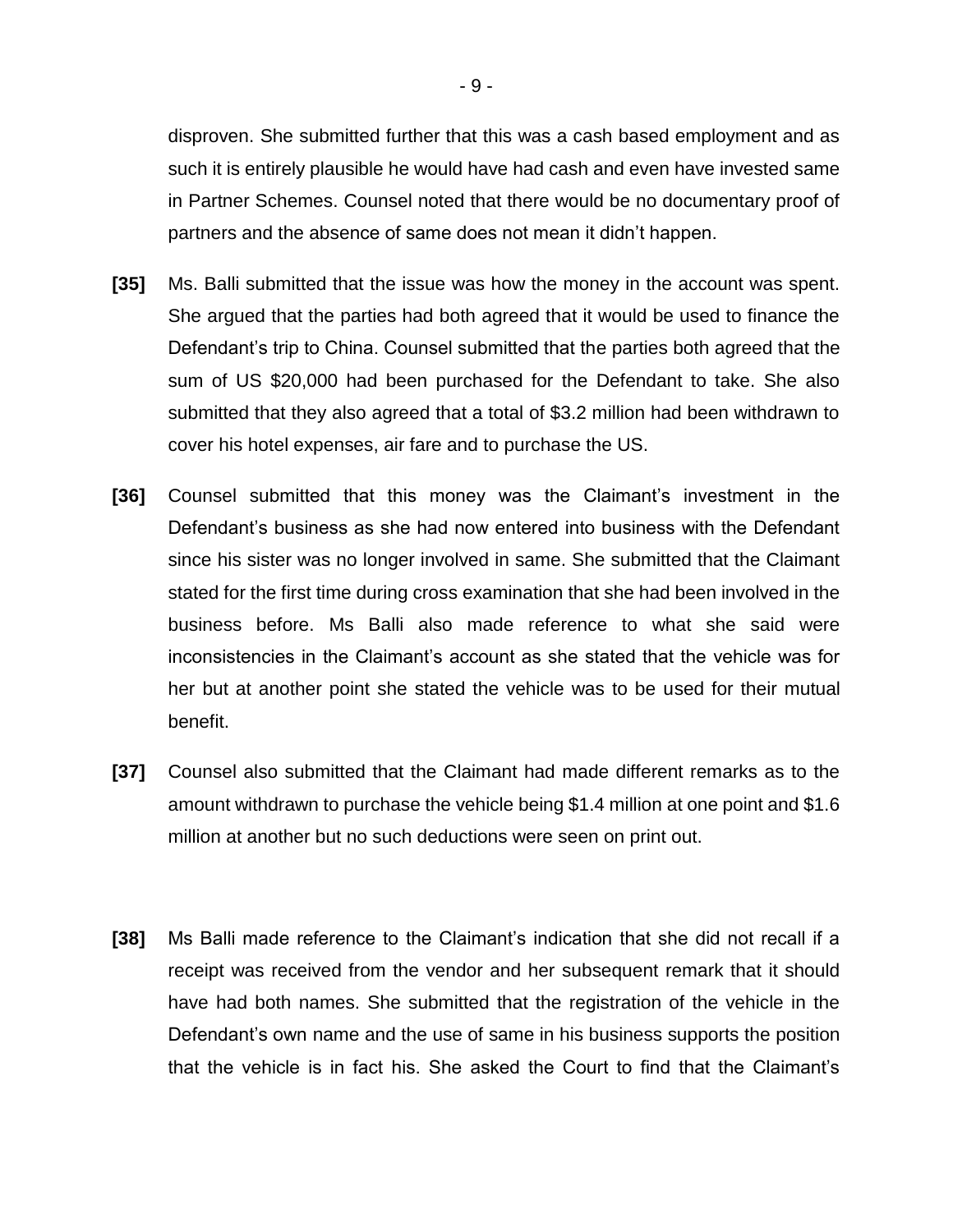account was wholly inconsistent and to find on a balance of probability that the vehicle belonged to the Defendant.

### **LAW**

**[39]** As indicated by Ms. Balli in her submission, this being a matter involving the division of matrimonial property the Court would be guided by the provisions of Section 14 of the Act. The application of this provision to assets which were not the family home was also recognised by Brooks JA in the decision *Carol Stewart* 

*v Lauriston Stewart [2013] JMCA Civ 47* where he stated as follows;

*"It is in section 14, that the legislature stipulates the difference in approach between the family home and other types of property. That section must, therefore, be the next to be considered. Section 14(1) states:*

*14.-(1) Where under section 13 a spouse applies to the*

*Court for a division of property the Court may-*

- *(a) make an order for the division of the family home in accordance with section 6 or 7, as the case may require; or*
- *(b)subject to section 17(2), divide such property, other than the family home, as it thinks fit, taking into account the factors specified in subsection (2), or,*

*Where the circumstances so warrant, take action under both paragraphs (a) and (b)."*

**[40]** Having made this observation, Brooks JA then went on to examine subsection 2 and took note of the factors stated there which he outlined as follows;

*(2) The factors referred to in subsection (1) are –*

*(a) the contribution, financial or otherwise, directly or indirectly made by or on behalf of a spouse to the acquisition, conservation or improvement of any property, whether or not such property has,*

*since the making of the financial contribution, ceased to be property of the spouses or either of them;*

*(b) that there is no family home;*

*(c) the duration of the marriage or the period of cohabitation;*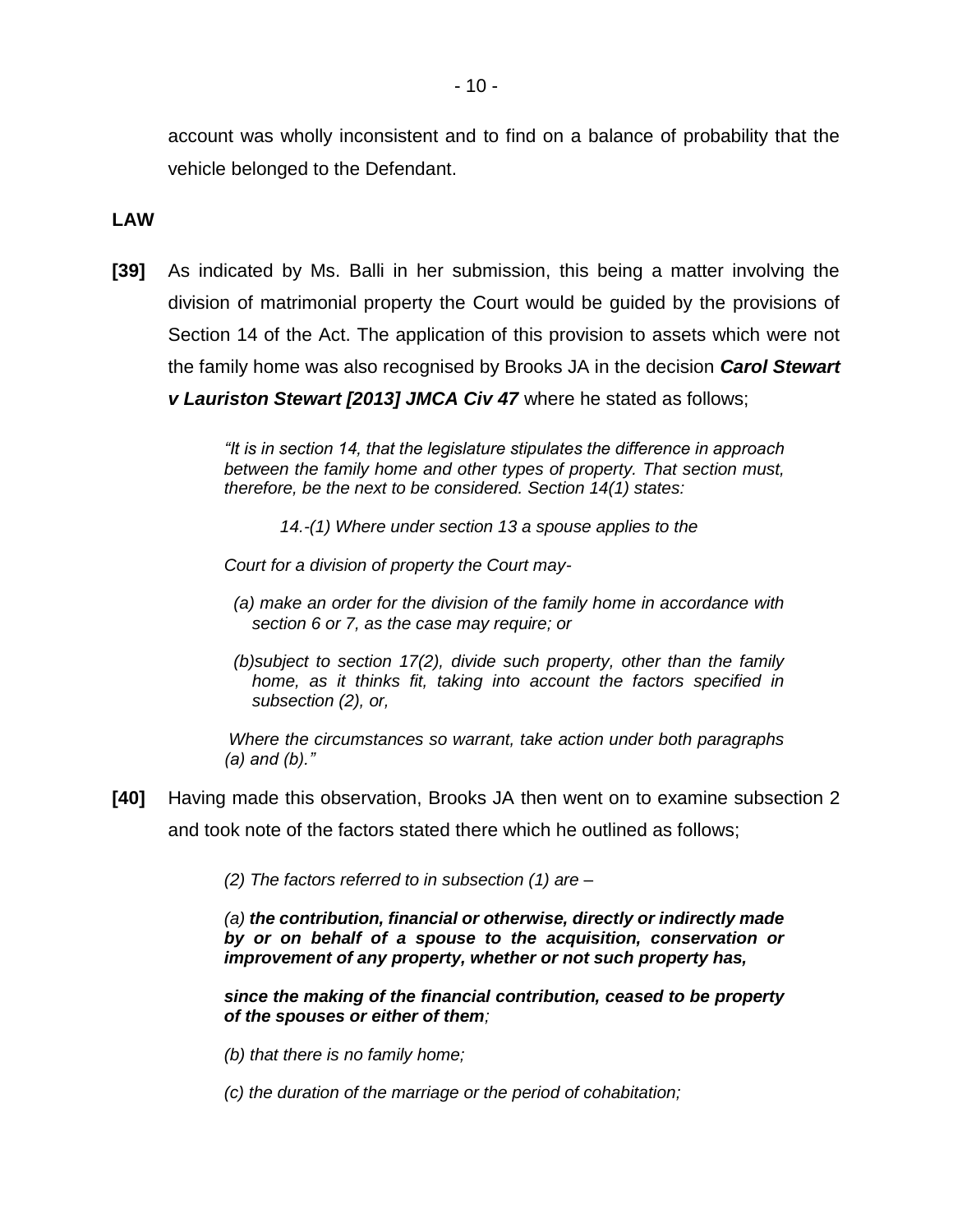*(d) that there is an agreement with respect to the ownership and division of property;*

*(e) such other fact or circumstance which, in the opinion of the Court, the justice of the case requires to be taken into account. (emphasis supplied)*

- **[41]** The meaning of the word contribution was also noted at subsection 3(a) as follows;
	- (3) In subsection (2) (a), 'contribution' means
		- *(a) the acquisition or creation of property including the payment of money for that purpose.*
- **[42]** The application of this provision was also recognised by K. Anderson J in *Dixon v Dixon [2017] JMSC Civ 106* where he stated as follows;

*"S. 14 makes it clear that in determining proprietary interests in property other than the family home, the court should divide such property as it thinks fit, taking into consideration the following factors: contribution, the absence of a family home, the duration of the parties' marriage, an agreement with respect to the ownership and division of property and any other fact or circumstance, which the justice of the case requires to be taken into account."*

**[43]** I have carefully reviewed the relevant statutory provisions which has been referred to above, as well as the case law on the point and the relevant principles have been considered and applied in arriving at my decision.

### **ANALYSIS AND DISCUSSION**

- **[44]** In relation to this application, the issue has correctly been identified as being one of credibility. While a number of facts have been agreed on between the parties, their accounts are poles apart as to the source of the funds used to purchase the vehicle in question.
- **[45]** In her submissions on the matter it was accurately observed by Ms. Balli that even as the Court comes to examine the competing accounts, the burden of proof is that of the Claimant as he who asserts must prove.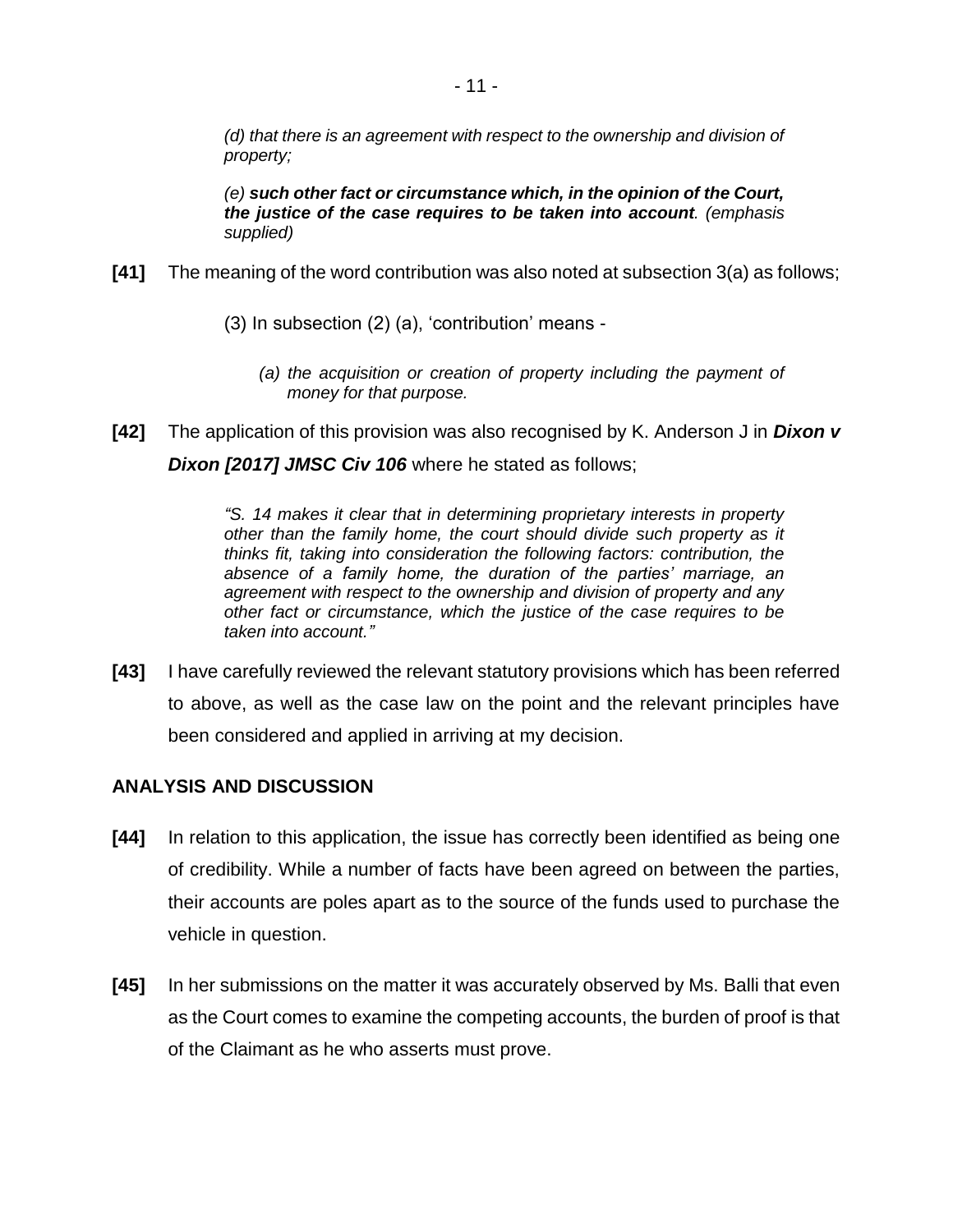- **[46]** It is the Claimant's case that in September 2013 she received her inheritance which was deposited to an account held by the Defendant as she had no bank account. While it was not disputed by the Defendant that she received this benefit, she provided the Court with proof of this payment. She also attached a letter sent by her to her attorney outlining the account to which the sums should be paid as well as the name of the account holder.
- **[47]** In examining the letter sent to the Attorney, I noted that the sum to be received was stated in the body of the document which was witnessed by Mr. Clarke as his signature appears at the foot of same. Having made this observation, I found it curious that at paragraph 6 of his affidavit filed on the 11th of October 2017, he stated that he was unable to say how much was deposited. This situation was further compounded when in response to questions in cross examination he completely contradicted this position when he agreed that he had in fact been aware of the amount as he had been told by the Claimant.
- **[48]** It was asserted by the Claimant that after the funds had been deposited to the account, she went to the bank along with the Defendant and withdrew money to purchase the vehicle, after which she made another withdrawal from which she financed the Defendant's trip to China. It is interesting to note that in providing the sequence of events in his account the Defendant also stated that the vehicle was purchased first (albeit by him) after which the Claimant withdrew funds to finance his trip to China.
- **[49]** In relation to these withdrawals, I have noted the submission of Ms. Balli that the account of the Claimant is inconsistent as to the sums withdrawn and cannot be relied. In considering this submission, I examined the Claimant's affidavit sworn to on the 28th of February 2017 as well as her affidavit sworn to on the 28th of February 2018 both of which were filed on the 1st of March 2018. It is noted that at paragraph 16 of the first affidavit in time the Claimant speaks of withdrawing \$1.6 million from the account to use for the purchase of the vehicle. At paragraph 17 she stated that the \$1.4 million for the vehicle was from the money she received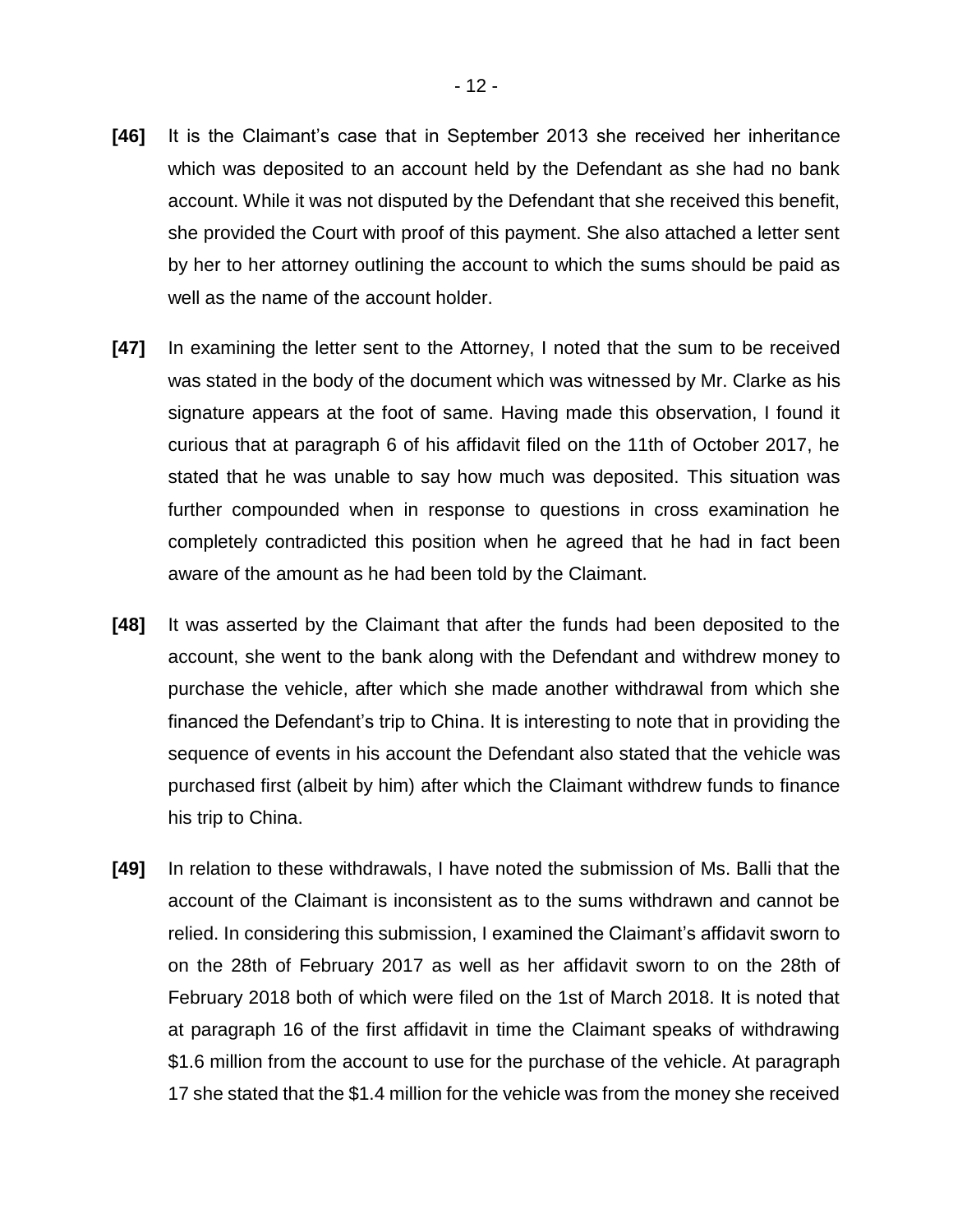from her father's estate. At paragraph 20 of the same affidavit she again referred to the withdrawal of the \$1.4 million that was used to purchase the vehicle. This figure was repeated at paragraph 26 of the same affidavit. In respect of her affidavit sworn to in 2018 she stated at paragraph 5 that the \$1.6 million was withdrawn to facilitate the purchase of the vehicle, its licensing, insurance and the other necessities associated with the purchase and transfer of same.

- **[50]** While it is clear that the Claimant has referred to the sum withdrawn to purchase the vehicle in varying ways, I note that she remained consistent in her position that the money was withdrawn within this period to facilitate this purchase. She also went further to indicate that the reference to \$1.6 million was to account for the fact that an additional amount had been taken to cover the other expenses associated with the purchase of a vehicle. In response to questions from Ms. Balli she agreed that neither the sum of 1.4 million or 1.6 million appeared on the print out and she explained that this was because the sum of \$2 million had been taken to cover the purchase and other eventualities. She also explained to the Court that \$2 million has been withdrawn which was used for the purchase of the vehicle and the amount left over was applied towards the Defendant's trip to China which the parties agree took place within a few days of this withdrawal.
- **[51]** In respect of the 'inconsistencies' as they have been termed by Ms. Balli, I have carefully examined them as well as the Claimant's explanation. I also examined the print out provided in respect of the sums withdrawn. In addition to examining the documentary and viva voce evidence, I also took careful note of the Claimant's demeanour as she responded to Counsel's questions on this point as well as the questions posed by the Court. I was impressed with her demeanour and I found that her explanation was reasoned and logical. I accepted her account that more money would have been withdrawn than the purchase price of \$1.4 million dollars as the purchase of a motor vehicle would of necessity carry with it other expenses which would have to be met before the vehicle could be placed on the road. I also noted that her account and explanation stood in sharp contrast to the account of the Defendant on this point as he spoke of raising \$700,000 from his savings as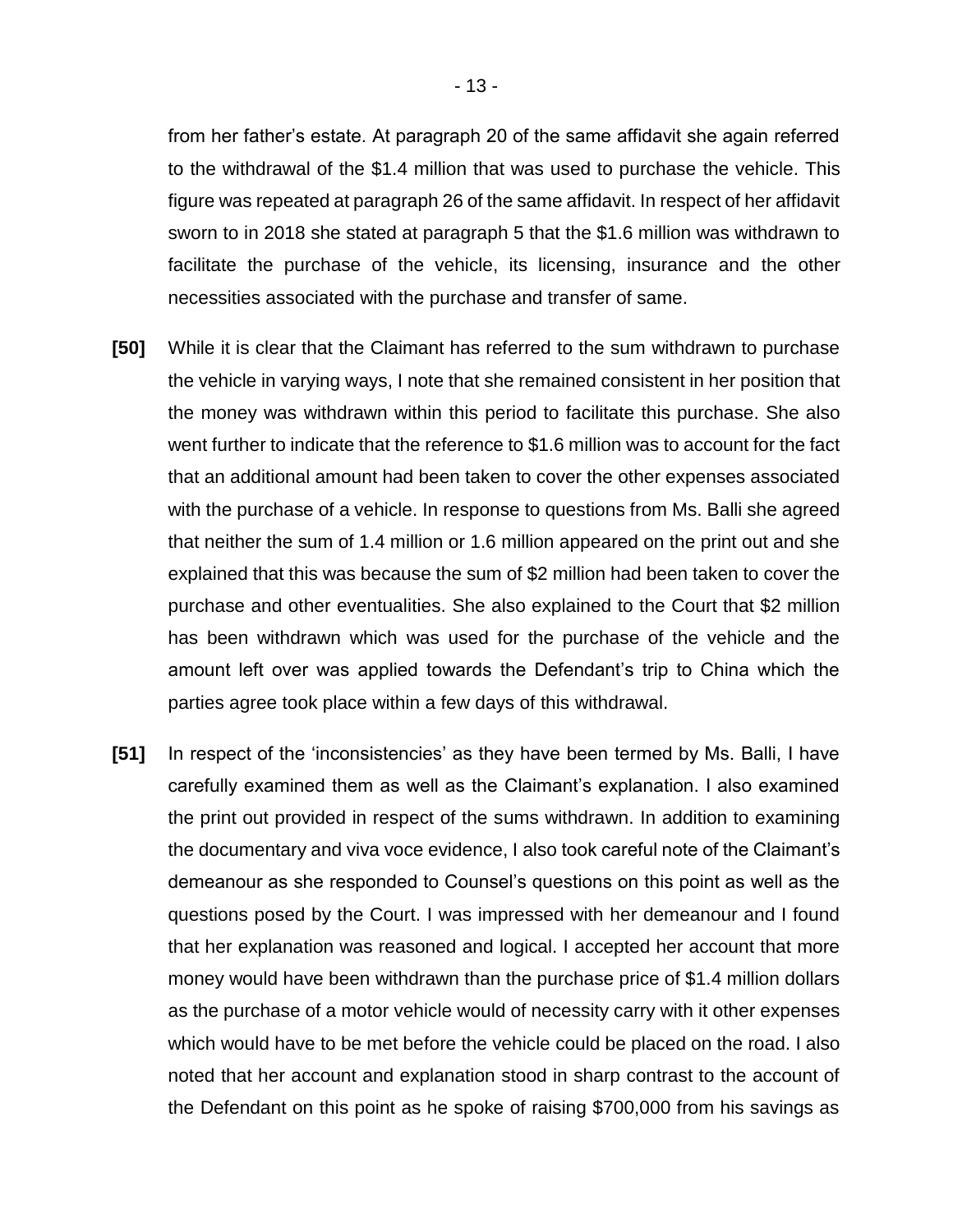well as \$700,000 from his partner in order to purchase the vehicle. His evidence was silent however as to how the vehicle was licensed and insured before being placed on the road.

- **[52]** It was the evidence of the Claimant that after this vehicle was purchased she made withdrawals from her account to assist the Defendant with his trip to China as well as to cover the funeral expenses for her father. In support of this she referred to the withdrawals, reflected on the print out, which were made on the 18th of September and 24th of September respectively which she said were used to meet these expenses. She also outlined that the Defendant as the account holder was present with her for these transactions. In considering her account in respect of these withdrawals and the reasons for them, I noted that at paragraph 6 of his affidavit filed on the 11th of October 2017 the Defendant denied that he was ever a party to any withdrawals from the account. A position which he affirmed at paragraph 13 of the same affidavit. He also added that if any withdrawals were made the Claimant would have known what it was spent on.
- **[53]** His position was further entrenched in paragraph 18 of the same affidavit where he stated that he did not know what the Claimant had done with the money placed in his account. He averred that she used to party hard and that is what 'eat out the money'. It was noted however that this position was then dramatically departed from by him in paragraphs 19 through to 21 of the same affidavit as he outlined that the money was used to cover funeral expenses, including a nine night, to pay mortgage arrears and to finance his trip to China.
- **[54]** The concerns in relation to the unreliability of the Defendant's evidence when measured against that of the Claimant were not assuaged as it was observed that in cross examination, contrary to what he had stated earlier in his evidence in chief he acknowledged that he was aware of how the money was spent but insisted that it was the Claimant's investment in the business.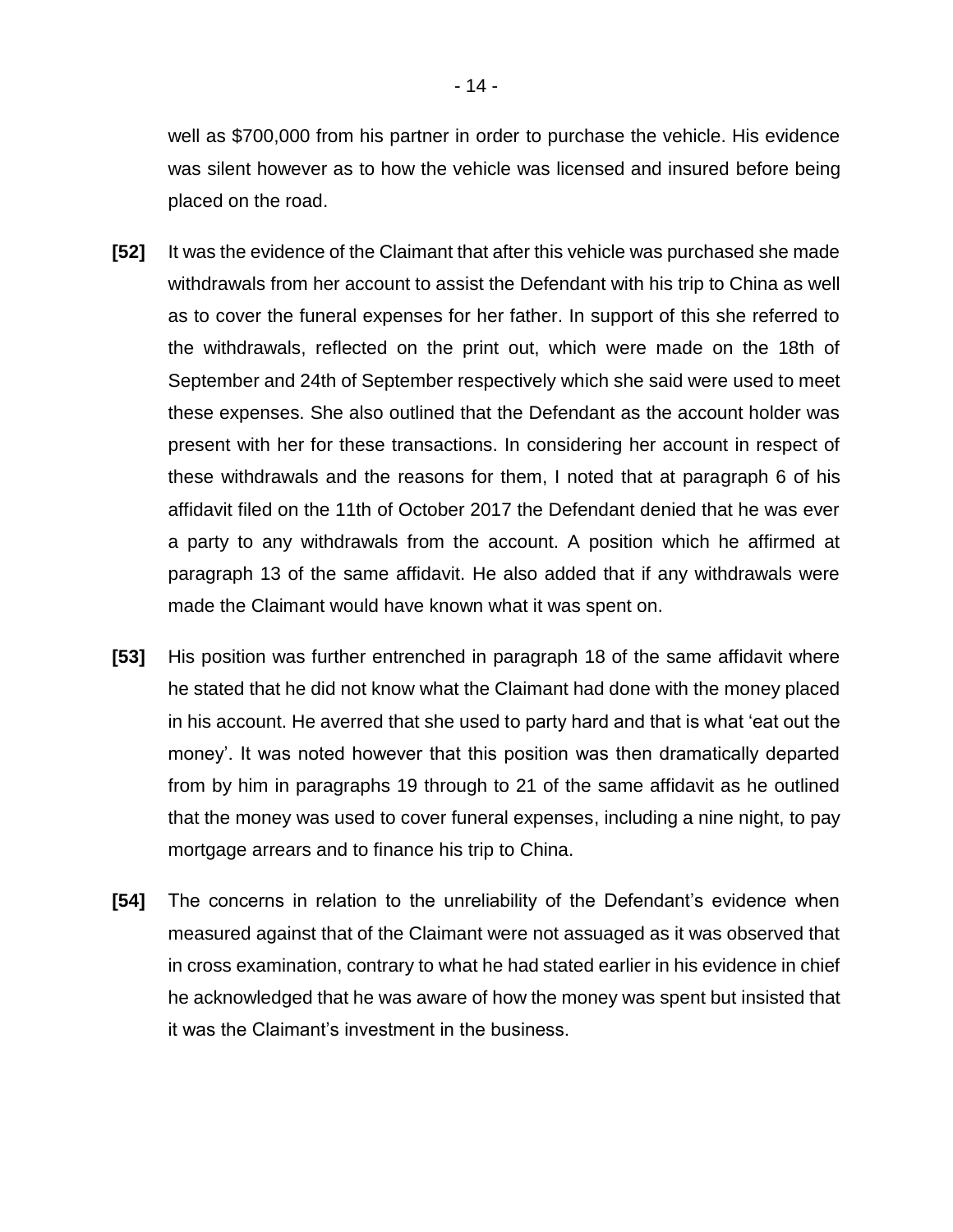- **[55]** In respect of the Claimant's assertion that the Defendant had placed her vehicle in his name solely and kept all the documents, it was submitted by Ms. Balli that this evidence has been undermined by the production of a receipt which bears only the name of the Defendant and makes no reference to her at all. In my examination of the evidence of the Claimant I noted that she in fact denied that the receipt produced was the receipt provided at the time of the purchase as that document would have borne both names. She then stated that if it had been issued in the Defendant's name only, this was probably because he was the person who handed over the cash to the vendor.
- **[56]** In examining Ms. Balli's submission, I also reviewed the evidence of the Defendant in respect of this receipt. At paragraph 13 of his affidavit filed on the 11th of October 2017 he stated that he did not have the receipt which he received from the vendor as it along with other documents relating to the motor vehicle were destroyed by the Claimant. Exhibited to the same affidavit however were documents for the vehicle. More importantly however, in outlining that the receipt was destroyed the Defendant made no reference to having made a copy of same which he would seek to locate and eventually produce. It was most curious however that at paragraph 5 of his affidavit filed on the 6th of July 2018 he was able to produce the receipt which he exhibited as ED4 with no explanation provided in respect of his earlier assertion.
- **[57]** Having considered the conflicting positions, I had a doubt as to the authenticity of this document and whether it ought to be relied on by the Court. Additionally, I was left with questions as to how to treat with the Defendant's earlier remarks in respect of the Claimant's actions which he had sworn was the truth. In examining the 'receipt' I found that it was also highly coincidental that the date on this document fell within the very period of time when the 'inheritance money' had been received and later withdrawn.
- **[58]** It was the evidence of the Claimant that she withdrew the sum of \$478,000 which was used to assist with her father's funeral expenses and clear mortgage arrears.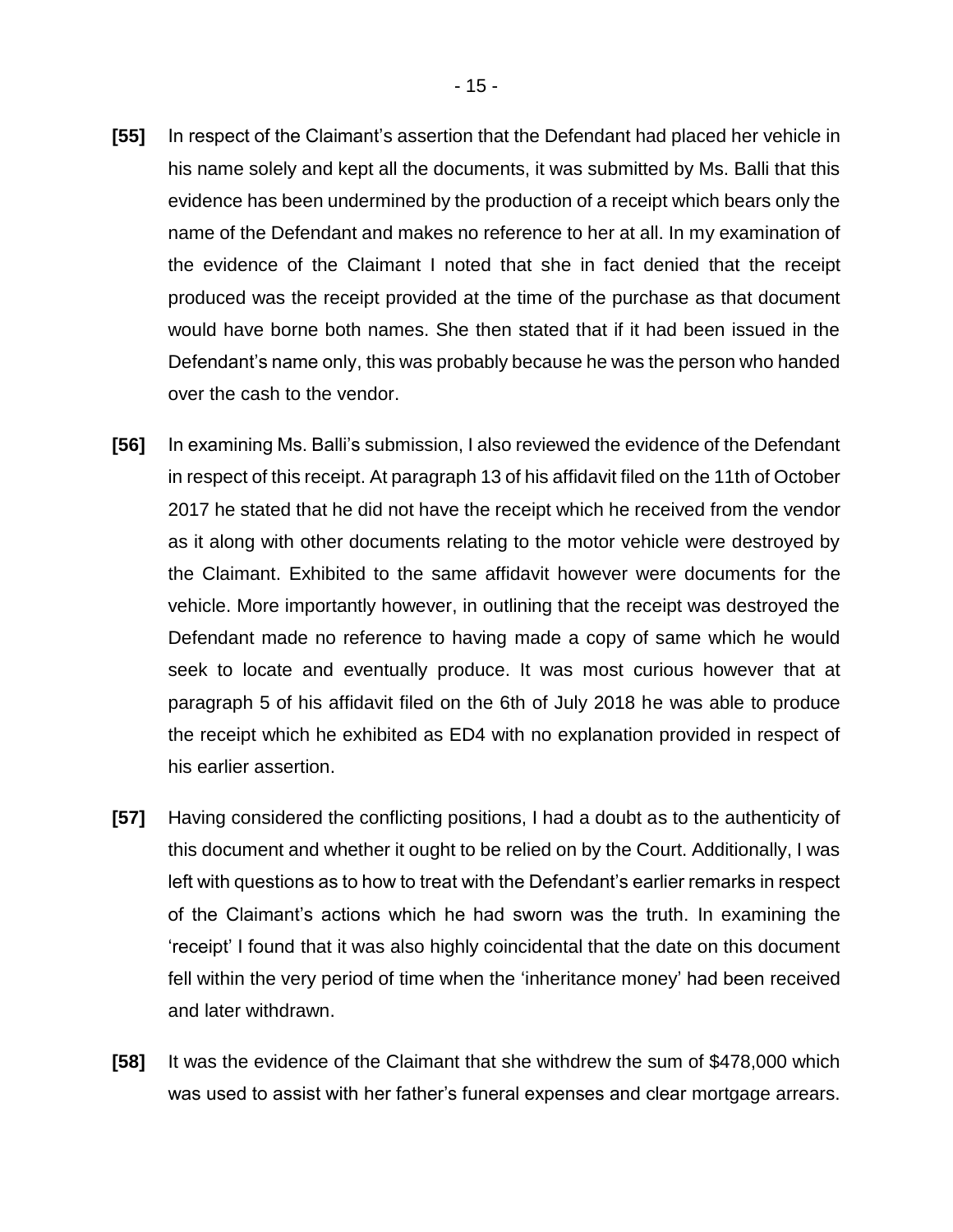This withdrawal and the payments made were accepted by the Defendant in his subsequent version of events but he maintained that he was not present with the Claimant when the sum was withdrawn. It is not in dispute that he was the sole individual named on the account, it is also not in dispute that this withdrawal was done in one lump sum and was not taken by way of an ATM transaction.

- **[59]** I did not believe the Defendant that he was absent at the time of this withdrawal and his insistence begged the question why he would deny being present when the evidence revealed that he was still in the island at the relevant time. I believe that his denial was nothing more than an attempt to reduce his involvement with the funds in this account, especially in light of his claim that the 2 withdrawals he accepted being present for were the Claimant's investment in the business. I was fortified in this conclusion as in further cross-examination he conceded that as the account holder he would have had to be present for cash withdrawals to be done.
- **[60]** In considering the question as to how the money in the account was spent, I carefully examined the Claimant's evidence, with particular emphasis on paragraph 26 of her affidavit sworn to on the 28th of February 2017 where she gave a breakdown of this. I was satisfied that it presented a credible account in respect of this issue. In coming to this conclusion, I also examined the printout provided by the Defendant and I noted that the balance of funds in this account prior to the deposit of the cheque was \$82.04 as \$700 had been withdrawn on the 17th of September.
- **[61]** Between the 17th of September 2013 and the 24th of September 2013 the inheritance amount was deposited and 3 large withdrawals were later made from the account all of which have been referred to above. This reduced the amount in the account to \$400,277.35, all three of these withdrawals were cash withdrawals indicating transactions done within the branch.
- **[62]** Between the 25th of September which was the date of the Defendant's departure to the 18th of October 2013 when it is accepted that he returned, all the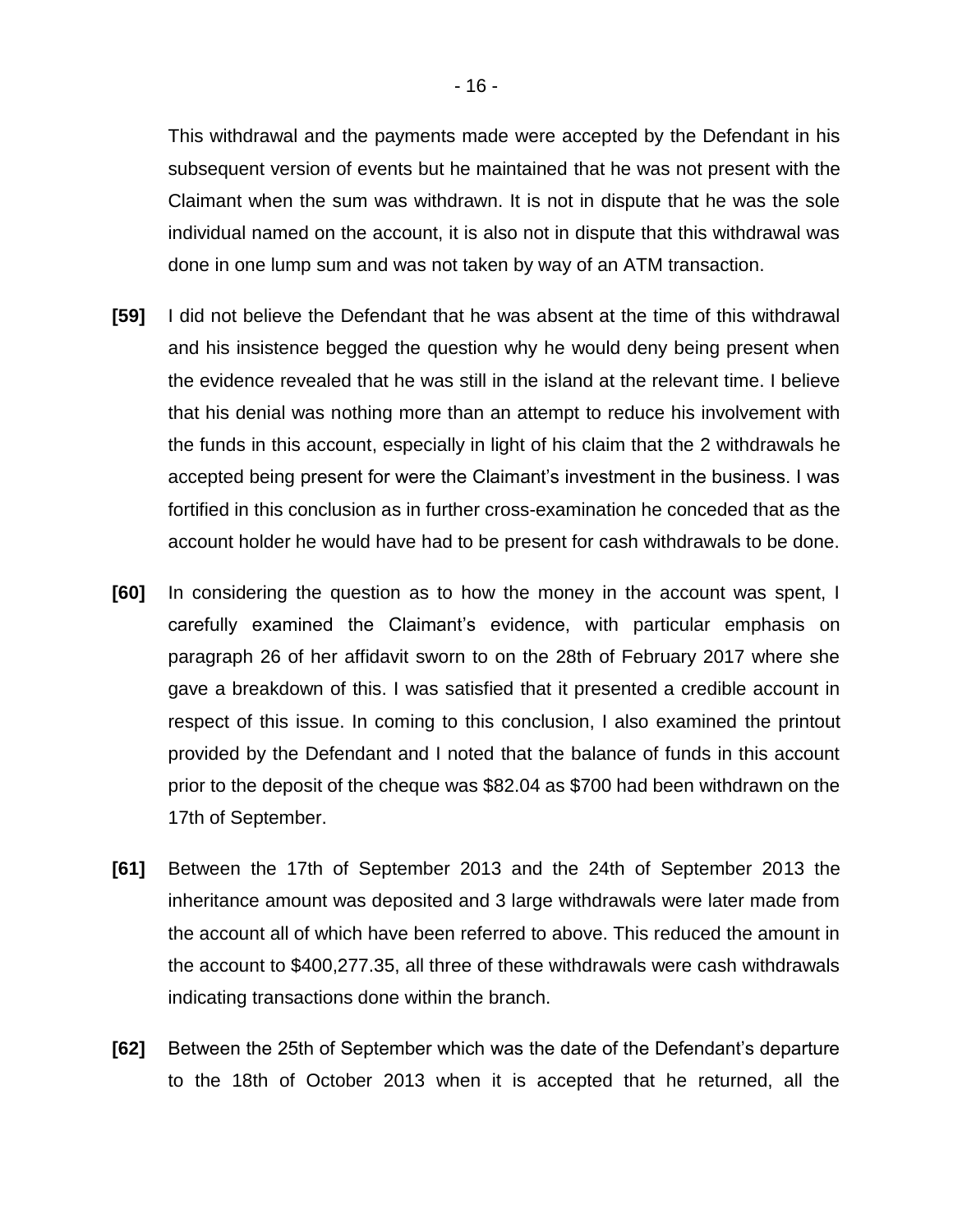transactions in respect of the account were either point of sale purchases or debit card withdrawals which would have been done using the debit card which the Claimant acknowledged the Defendant had given to her to use. The balance on the 18th of October 2013 was \$941, an amount which I accept was consistent with the Claimant's evidence that on the return of the Defendant there was no money in the account to clear the goods which had been purchased as it had all been depleted in spending on the household.

**[63]** Having conducted this review of the bank records, I found that far from contradicting the account of the Claimant, this document provided independent support to how she says the monies were withdrawn and bolstered her credibility on a whole.

### **CONCLUSION**

- **[64]** In light of the foregoing, I am satisfied on a balance of probabilities that the money used to purchase the vehicle had in fact been taken from the funds which had been given to the Claimant as a gift under her father's estate. I did not believe that the purchase was funded by the Defendant and I found his account to be untruthful, unsupported and riddled with contradictions. I did not believe his assertion that the Claimant had sought to invest in his company in 2013 and I believed her account that after she was made redundant in 2009 she immediately began selling alongside him from the time his sister was involved in the venture until it was only them.
- **[65]** I did not believe his assertion that he had all the cash required to finance the purchase of the vehicle and I believed that his sister having pulled out of the business the receipt of this money by the Claimant was a godsend and this was why it was used to cover his trip to China.